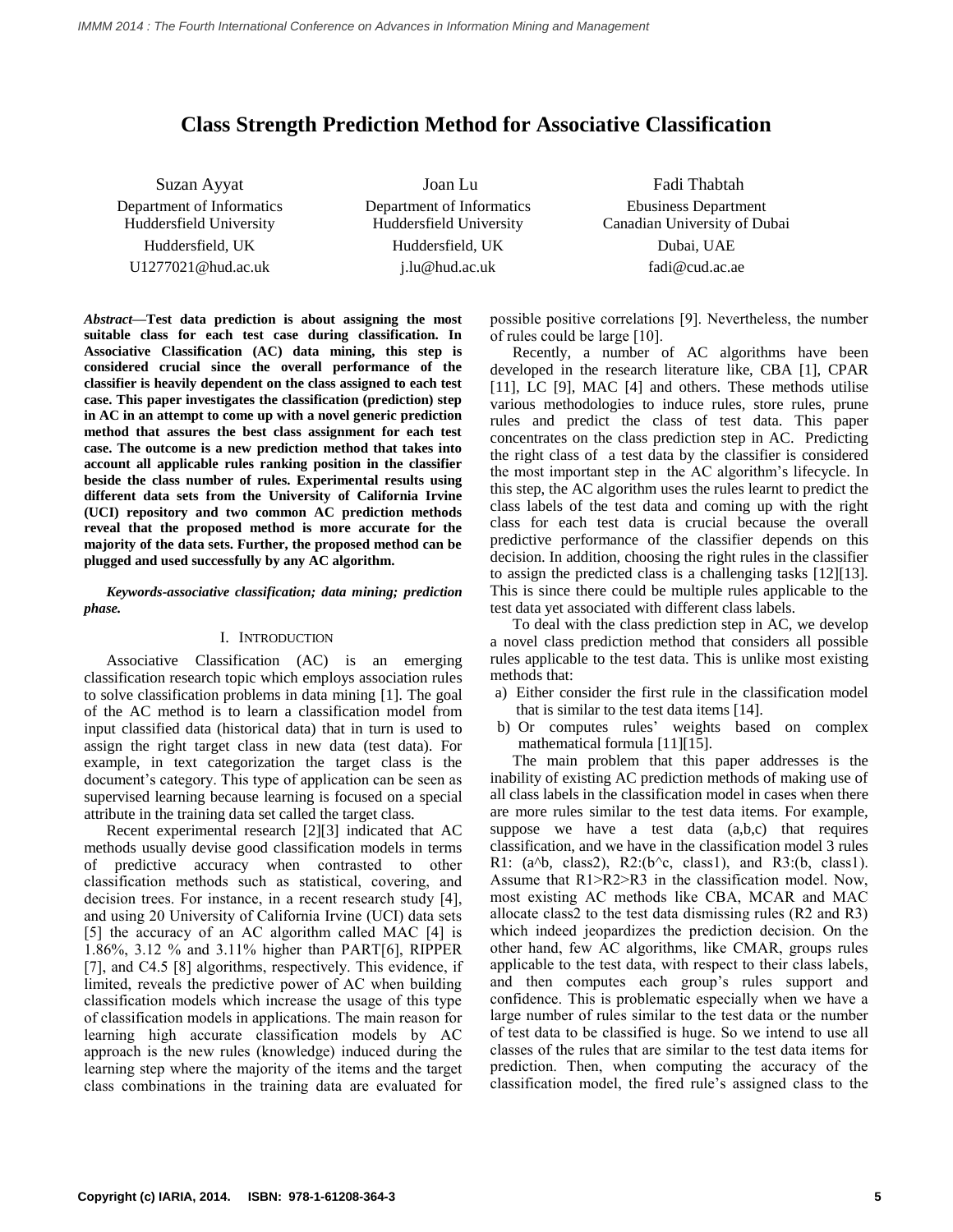test data is counted which makes the decision more reliable and will possibly enhance the accuracy of the model.

Our new class prediction method considers the class labels of rules similar to the test data and gives the test data the class belonging to the highest score. Later in Section 3, we show how the class score is computed. This prediction is more realistic than one existing rule prediction methods simply because none of the applicable rules that are similar to the test data is ignored. The research question that the article is trying to solve is:

 Can we come up with a prediction method that takes into account both the rules position in the classifier and the class representation in the context of number of rules in order to have a fair and accurate prediction decision?

This paper is structured as follows: The literature review is given in Section 2. Our prediction method is discussed in Section 3 along with a detailed example. Section 4 is devoted to present the comparison results between the proposed methods and other classification methods in AC. Finally, the conclusions are given in Section 5.

## II. LITERATURE REVIEW

Generally, there are two main methods in predicting the class of test data in AC. The first method is a group-based method that assigns the class that belongs to a group of rules to the test data during the classification step. The second method takes on only a single rule class often the class of the first rule (highest position one) similar to the test data items. This is the class that these methods assign to the test data to determine whether the test data are a hit or a miss when computing the model's accuracy. Typical algorithms that employ this kind of prediction are MAC, MCAR, CBA and many others. This prediction method assumes:

- 1) The rules in the classification model are sorted based on certain criteria
- 2) Only one rule is used for prediction

The second condition above has been criticized by several researchers [4][15], due to the following facts:

- 1) There could be more than one rule similar to the test data
- 2) These matching rules may have close ranking position in the classification model

Therefore, using a single rule is seen to be biased and an unfair decision. Nevertheless, this approach is simple, especially in circumstances when there is only one rule similar to the test data.

In circumstances when multiple rules are similar to the test data during the prediction step, the decision to only fire one rule becomes debatable. Consequently, a more fair decision is to use the information provided by all matching rules for the class prediction decision. In 2011, two prediction methods were proposed by Thabtah F. et al. [12] on using the classifier's rules confidence values matching the test data to make the prediction decision. The first prediction method groups all rules matching the test data into collections based on their classes and then the average confidence for each collection is computed. This method assigns the class of the group with the largest average confidence. The other method described by Thabtah F. et al. [12] is similar to the method described above but it does not require that all items of the rules be identical to the test data items by allowing partial similarity than full similarity aiming to have larger number of rules within the collections.

Veloso A. et al. [16] developed a prediction method in AC that utilises all rules applicable to the test data after dividing them into groups with respect to their class labels. Then, a group score consisting of the confidence and support value of the rule(s) is computed and the group class with the largest score is given to the test data. A few years ago, a greedy AC called CPAR used a multiple rules prediction method based on the Laplace expected accuracy. This method works as follows: For a test data (t) that is about to be predicted, the method groups all rules in the classifier contained in t in groups based on the rules class labels. Then the group expected accuracy average is calculated and t is allocated the largest group's expected accuracy class. The group's Laplace expected accuracy is computed according to the equation below:

$$
\frac{(D_c (r\_group) + 1)}{ (D_{tot} (r\_group) + D)}
$$
  
Laplace (Cluster) = 
$$
\frac{(D_c (r\_group) + D)}{(1 - P_{tot} (r\_group) + D)}
$$
 (1)

where

 $D_c$  ( $r$ <sub>group</sub>) is the number of training instances covered by the group's rule (head and tail).

 $D_{tot}(r\_group)$  is the number of training instances similar to the group's rule body.

*D* is the number of class labels in the training data.

## III. THE PROPOSED PREDICTION METHOD

In this section, we discuss the main contribution which is the development of a novel AC prediction method that will enhance the predictive power of any AC algorithm in forecasting test data. Our method falls under the category of a group-based method to come up with the most accurate class to assign to the test data during the classification step. The method assumes the following before it gets invoked:

- 1) All rules are generated and the classifier is built.
- 2) All rules within the classifier are sorted according to any sorting procedure.

So, when a test case is demanding a class during the prediction step, our method (Figure 1) works as follows:

It scans the classifier and marks any rule that is similar to the test data items. Here, we have several situations:

- a) When there is only a single rule matching the test data items the situation is simple and we assign the class of that rule to the test data.
- b) When more than one rule is similar to the test data and all of them are connected with a similar class, our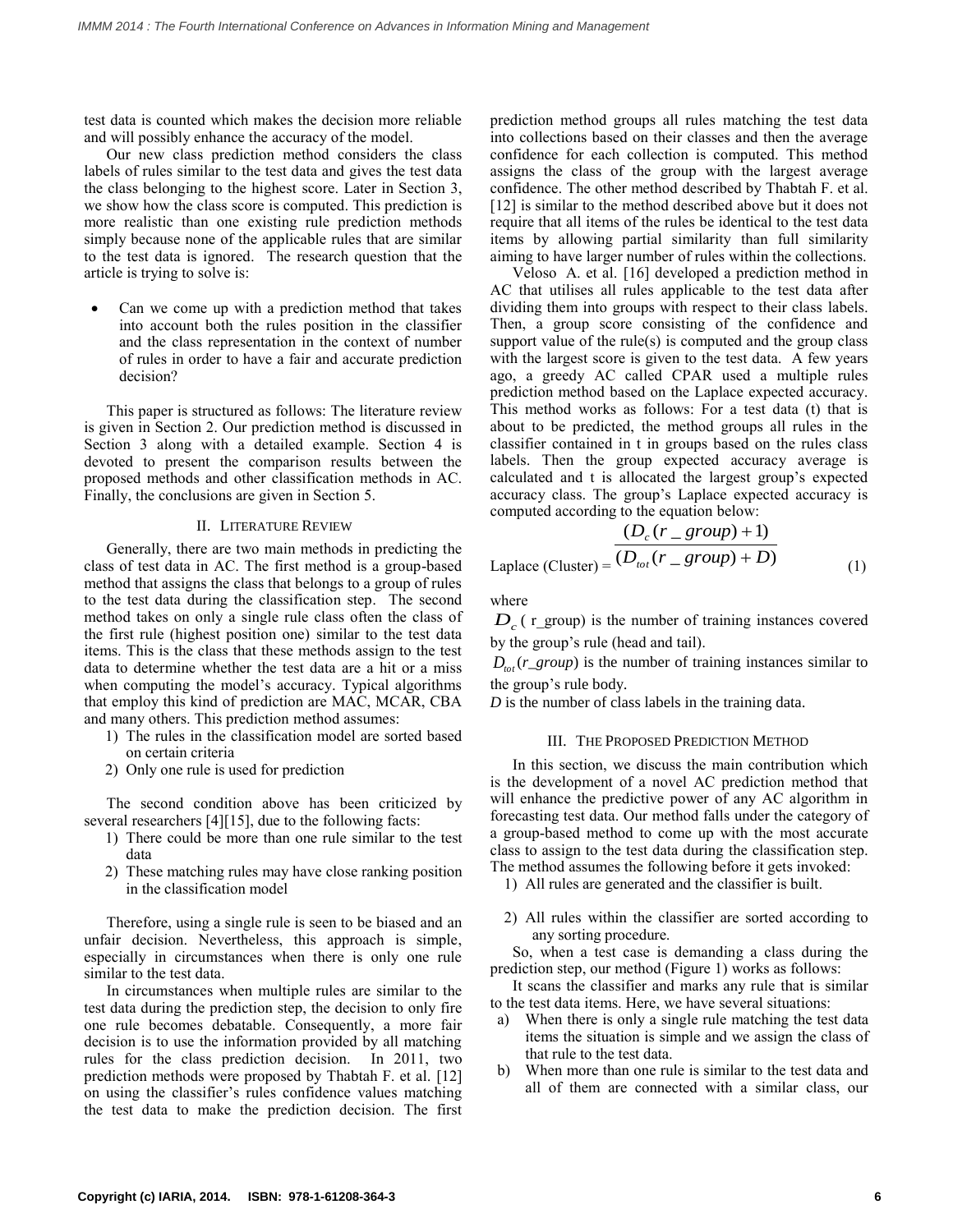method assigns that class to the test data in a straightforward manner.

c) When multiple rules are similar to test data and these rules are connected with different class labels the situation becomes challenging and this is where the novelty of our method applies. Firstly, our method clusters the applicable rules into groups with respect to their classes. Then, based on both the rules rank in each cluster and the cluster size the decision of which class to assign to the test data is decided. We have combined both "the rules rank per group" and the "size of the group" into a ranking formula that we name the Class\_Strength as shown in the equation below.

Class Strength Ci=Score Ci + Ci Number of Rules  $(1)$ 

Score Ci = 
$$
\sum_{i=1}^{j} n - (Xci - 1)
$$
 (2)

Where

Xi is the number of rules matching the test data for

class *c*i

 $n$  is the total number of rules matching the test data

So, for each group's class, its strength will be calculated and the class belonging to the group that has the largest strength gets assigned to the test data. In the case that more than one group has the same number of rules; the choice will be based on the class representation (number of rules per group).

This method takes advantage of two previous group-of rule prediction methods in AC; the one that considers the rules rank are the primary criteria (confidence) and the other

```
Input: test data set (T), Classifier (C)
```
Output: Error rate *E*

1 Iterate over *T*s

2 Iterate over C

- 3 locate rules that are similar to the current test data
- 4 cluster the rules per class label
- 5 compute the class strength per cluster according to

Equation (1)

6 assign the class with the largest strength to the current test data

7 end

8 end if

9 else assign the default rule to the current test data

10 end if

11 end

12 end

```
13 compute the number of errors of T
```

```
Figure 1 The new prediction method
```
that considers the class representation per rule (number of rules). We have combined both procedures into a novel measure called the Class\_Strength for a more legitimate prediction decision. The class assignment of test data has improved when contrasted with classification procedures such as that of CBA and its successors that take the class of the first ranked rule in the classifier matching the test data to make the prediction decision. Furthermore, it also overcome multiple rule prediction methods in AC like CPAR and CMAR that employ mathematical based attribute assessment formulas, e.g., confidence, support, weighted Chi-Square. Now, instead of favouring rules with high confidence (ranking position) or rules belonging to the most representative class to make the classifications decision, the new measure takes advantage of both approaches which give the decision of assigning class to test data legitimacy and accuracy. Finally, when no rules in the classifier are applicable to the test case, the default class rule will be assigned to that case.

#### *Example*

 Consider the test data shown in Table I to be predicted, Table II shows all relevant rules from the classifier that are similar to the test data. The similarity has been based on the rule's body and the test data items. Now a typical AC like CBA or MCAR will take on rule rank # 1 and will allocate its class, i.e. (c3), to the test data simply because this is the best ranked rule matching the test data. On the other hand, a class representation based prediction method, like MAC, assigns class (c1) to the test data since this class has the most number of rules matching the test data. For our prediction method, we first divide the rules in Table II into groups based on their class labels as shown in Table III. We then compute the new rule score based on the Equation (1), i.e  $n - (Xi - 1)$  and the rules score are shown below in Table IV. Finally, we sum up each class score with the number of rules belonging to it to derive the class strength, as shown in Table V. In this example, we have a tie score between class  $c_3$  and  $c_1$ . Nevertheless, we assign class  $c_1$  to the test data since it has a larger number of rules.

TABLE I. TEST DATA

| Attribute1 | Attribute2   Attribute3 | Attribute4 | $\gamma$ lass |
|------------|-------------------------|------------|---------------|
|            |                         |            |               |

TABLE II. RULES MATCHING THE TEST DATA OF TABLE I

| Rank | <b>Rules</b>                     |
|------|----------------------------------|
|      | $g_5 \wedge \rightarrow c_3$     |
|      | $l_1 \Delta b_1 \rightarrow c_2$ |
|      | $a_1 \wedge \rightarrow c_1$     |
|      | $a_1 \wedge b_1 \rightarrow c_1$ |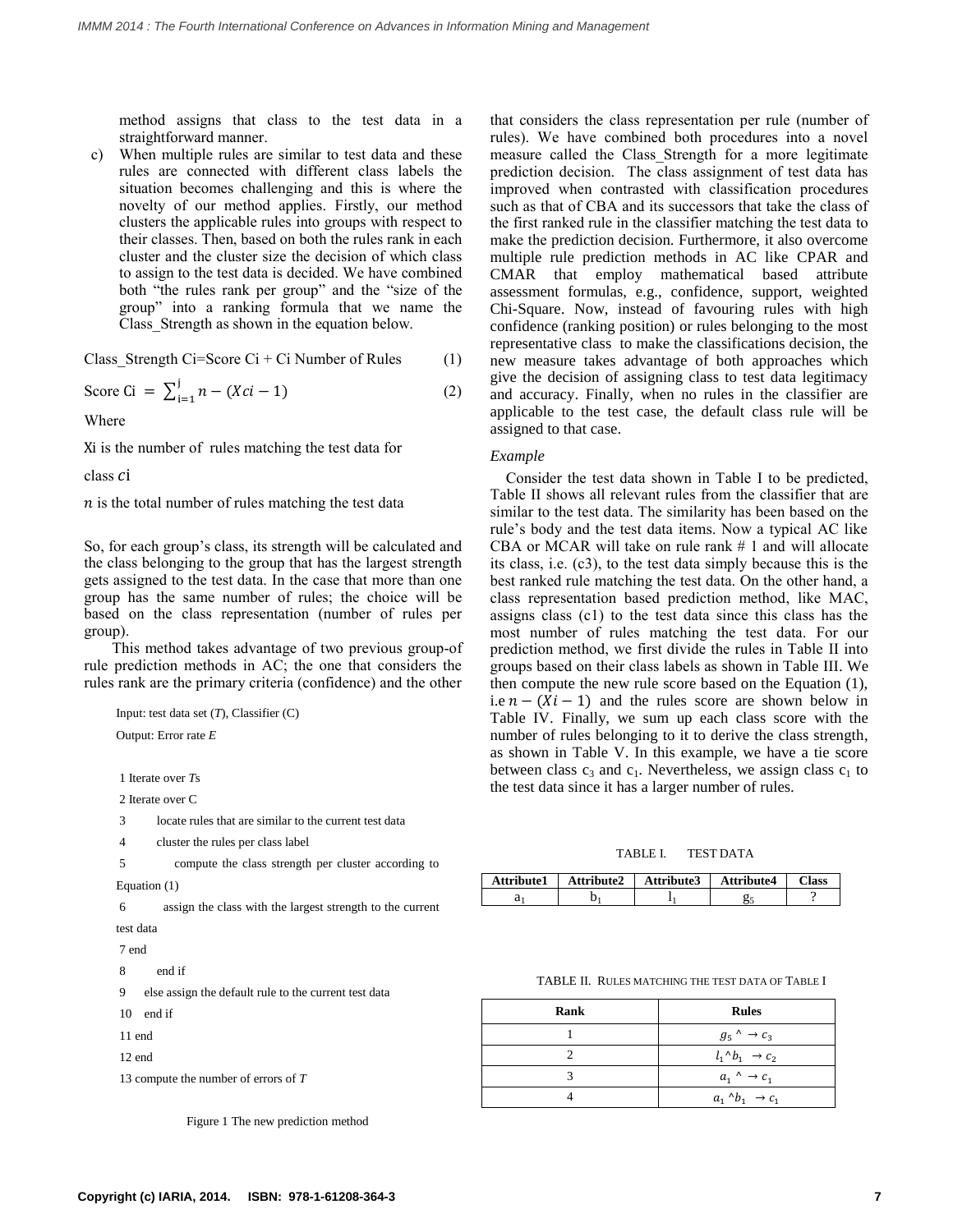TABLE III. NUMBER OF RULES PER CLASS

| <b>Class</b> | # of Rules |
|--------------|------------|
| Cэ           |            |
| C-           |            |
|              |            |

TABLE IV. RULES SCORE CALCULATIONS

| Rank | Rule                             | <b>Score</b><br><b>Calculation</b> | Rule<br>weight |
|------|----------------------------------|------------------------------------|----------------|
|      | $g_5$ $\rightarrow$ $c_3$        | $4 - (1-1)$                        |                |
|      | $l_1 \wedge b_1 \rightarrow c_2$ | $4 - (2-1)$                        |                |
|      | $a_1 \wedge \rightarrow c_1$     | $4 - (3-1)$                        |                |
|      | $a_{1}$<br>$\rightarrow c_{4}$   | $4 - (4-1)$                        |                |

TABLE V. CLASS SCORES

| <b>Class</b>   | <b>Class</b><br><b>Score</b><br>Eq. 1 | <b>Class Strength</b><br><b>Score+#of Rules</b> |
|----------------|---------------------------------------|-------------------------------------------------|
| $c_3$          |                                       | $4+1=5$                                         |
| c <sub>2</sub> |                                       | $3+1=4$                                         |
| C1             |                                       | $3+2=5$                                         |

## IV. EXPERIMENTAL RESULTS

## *A. Settings*

Different data collections from the UCI repository [5] have been utilised to measure the impact of the new prediction method on the classification accuracy of the classifiers resulting from the experiments. We have used 12 data sets that have different size and attribute types. Tenfold cross validation testing method has been used to run the experiments. This method is used in data mining research to derive accurate and fair results. In particular, it divides the input data set into 10 folds randomly and the classifier is trained on 9 folds and then tested on the hold out fold to derive its error rate. The same process is repeated 10 times and the accumulated results are then averaged.

We have selected two main prediction methods in AC to compare our results with mainly because they use different prediction methods for assigning the class labels to test data. The main measure used for comparing these methods and ours is the error rate since we would like to answer the question "whether combing rules rank with class number of rules enhance the predictive power of AC algorithms?". The first methodologies used are based on CBA and MCAR and consider the highest rank rule prediction [1][14]. The second method was recently developed and uses a group-based method that considers the class associated with the maximum number of rules [4].

All these methods and ours have been implemented in Java in MCAR algorithm.

In the experiments, the AC main parameters, which are minimum support (*minsupp*) and minimum confidence (*minconf*), have been set to 2% and 50%, respectively. The reason for setting the *minsupp* to 2% is because it has been used previously by many research studies and proved to be fair in compromising between the number of rules extracted and the accuracy rate. The *minconf* has a limited effect on the performance of the AC algorithm so we have set it to 50%. Lastly, the experiments have been performed on I3 PC with 4.0 GB RAM and 2.7 GH processor.

## *B. Results Analysis*

We have generated the error rate of the considered prediction methods on 12 UCI data sets, as shown in Figure 2. The figure clearly demonstrated that the proposed prediction method has enhanced the predictive rate of the classifiers devised on the data sets. In particular, our method achieved a decrease in the error rate on average by 1.18% and 1.12% on the 12 data sets we consider when contrasted with MAC and CBA algorithms respectively. A possible reason for the decrease in the error rate is mainly due to that new prediction methodology that allocates the test data the most appropriate class based on the class strength that we compute during the prediction step and for each test case. The fact that we consider both the rules rank and the class of rules for each class cluster gives a legitimate and accurate decision of which class to assign. This is since we have accounted for multiple rules and considered these rules rank in a new formula that assures a score for each class. In other words, we allocate the class of the cluster having the largest score (strength) to the test data based on both number of rules applicable to the test data and these rules



Figure 2 Average error rate produced from the UCI data sets by the prediction methods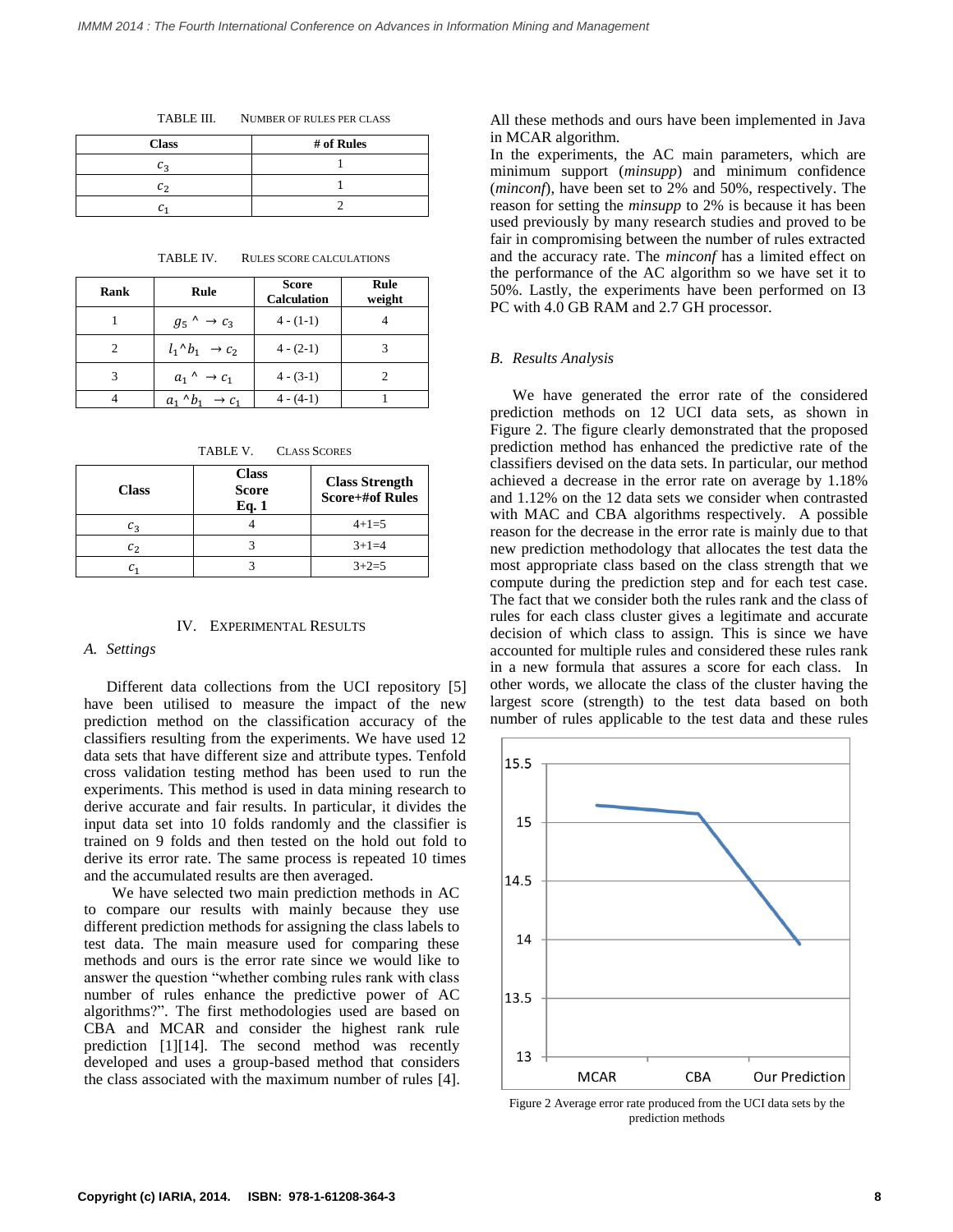rank in the classifier. This, surely, should minimize the error rate of the classifier, as shown in figure 2.

We have looked into more detailed results and for each UCI data sets, as depicted in Table VI. The figures in the table reveal consistency in the error rate results between the prediction methods we consider in this article. This means there are no large significant differences in the error rate results for most of the data sets for both CBA and MAC, except the fact that we have improved the predictive power of the classifiers for most of the data sets. Precisely, our prediction method outperforms both MAC and CBA prediction methods on most of the data sets and the won-tielost records are 10-2-2 and 9-3-0, respectively. The fact that our method investigates both the rank of the rules and the class representation per rules has a definite advantage and the most suitable class gets allocated to the test data.

Table VII displays the runtime for the prediction phase in seconds computed from two implementations (MAC single rule and our multi-rule prediction methods) for a sample of the data sets. It is obvious from the figures in the table that our prediction method normally takes longer to forecast test data than single rule based methods such as MAC. Nevertheless, the proposed prediction method has enhanced the predictive performance of the final classifiers if compared to those of MAC. In addition, the time spent in assigning test cases the right class labels is not excessive according to Table VII. There should be a tradeoff between precision and test data prediction time where longer time can be tolerated in exchange for higher level of predictive accuracy.

TABLE VI. THE ERROR RATE OF THE CONSIDERED PREDICTION METHODS ON 12 UCI DATA SETS

| Data set      | <b>Size</b> | <b>MAC</b> | <b>CBA</b><br><b>Prediction</b> | Our<br><b>Prediction</b> |
|---------------|-------------|------------|---------------------------------|--------------------------|
| <b>Breast</b> | 699         | 5.36       | 6.76                            | 5.42                     |
| Cleve         | 303         | 18.54      | 16.9                            | 18.36                    |
| Glass         | 214         | 24.76      | 23.47                           | 22.58                    |
| Heart         | 294         | 18.8       | 18.13                           | 18.1                     |
| Hybothroid    | 3772        | 6.3        | 7.68                            | 6.3                      |
| Iris          | 150         | 7.06       | 6.69                            | 5.74                     |
| Labor         | 57          | 16.49      | 13.67                           | 14.04                    |
| Led           | 3200        | 28.1       | 30.53                           | 25.2                     |
| Lymph         | 148         | 26.08      | 25.57                           | 23.1                     |
| Pima          | 768         | 24.44      | 25.42                           | 24.44                    |
| Tic-tac       | 958         | 1.02       | 1.04                            | 0.18                     |
| Wine          | 178         | 4.8        | 5.04                            | 4.1                      |

| THE RUNTIME FOR PREDICTION IN SECONDS<br>TABLE VII. |
|-----------------------------------------------------|
|-----------------------------------------------------|

| Data set      | MAC   | Our<br><b>Prediction</b> |
|---------------|-------|--------------------------|
| Cleve         | 0.06  | 0.17                     |
| <b>Breast</b> | 0.25  | 0.38                     |
| Glass         | 0.03  | 0.16                     |
| Iris          | 0.02  | 0.09                     |
| Pima          | 0.08  | 0.19                     |
| Tic-Tac       | 0.14  | 0.22                     |
| Led           | 0.19  | 0.38                     |
| Heart         | 0.015 | 0.12                     |

## V. CONCLUSIONS AND FUTURE WORKS

Predicting test data in AC is an interesting research problem that requires careful consideration due to the fact that more than one rule could be similar to the test data and that makes the prediction decision a hard task. This paper presented a prediction method based on two main criteria:

- The class representation in the context of the numbers of rules
- The rules rank

 The outcome is a novel method which considers all rules that are similar to the test data during the classification step and computes the class strength per class assigning the class that has the largest strength. The class strength is based on the rules ranking position as well as the number of rules per class. Experimentations using 12 data sets from the UCI data repository and two common AC prediction methods have been conducted to measure the success and failure of our method. The results with respect to one-error rate reveal that the new prediction method has enhanced the predictive power of the resulting classifiers and on most data sets we used. In the near future, we would like to use our prediction method on unstructured textual data in the domain of text mining.

#### **REFERENCES**

- [1] Liu B., Hsu W., and Ma Y. "Integrating classification and association rule mining". Proceedings of the KDD. New York, NY 1998, pp. 80- 86.
- [2] Jabbar M. A., Deekshatulu B. L., and Chandra P. "Knowledge Discovery Using Associative Classification for Heart Disease Prediction". Advances in Intelligent Systems and Computing, Volume 182, 2013, pp. 29-39.
- [3] HooshSadat M. and Zaiane O. "An Associative Classifiers for Uncertain Datasets". Proceedings of the 16th Pacific-Asia Conference on Knowledge Discovery and Data Mining (PAKFF 2012), Malaysia, 2012, pp. 342-353.
- [4] Abdelhamid N., Ayesh A., Thabtah F., Ahmadi S., and Hadi W. "MAC: A multiclass associative classification algorithm". Journal of Information and Knowledge Management, Volume 11, issue 2, 2012.
- [5] Merz C. and Murphy P. "UCI repository of machine learning databases". Irvine, CA, University of California, Department of Information and Computer Science, 1996.